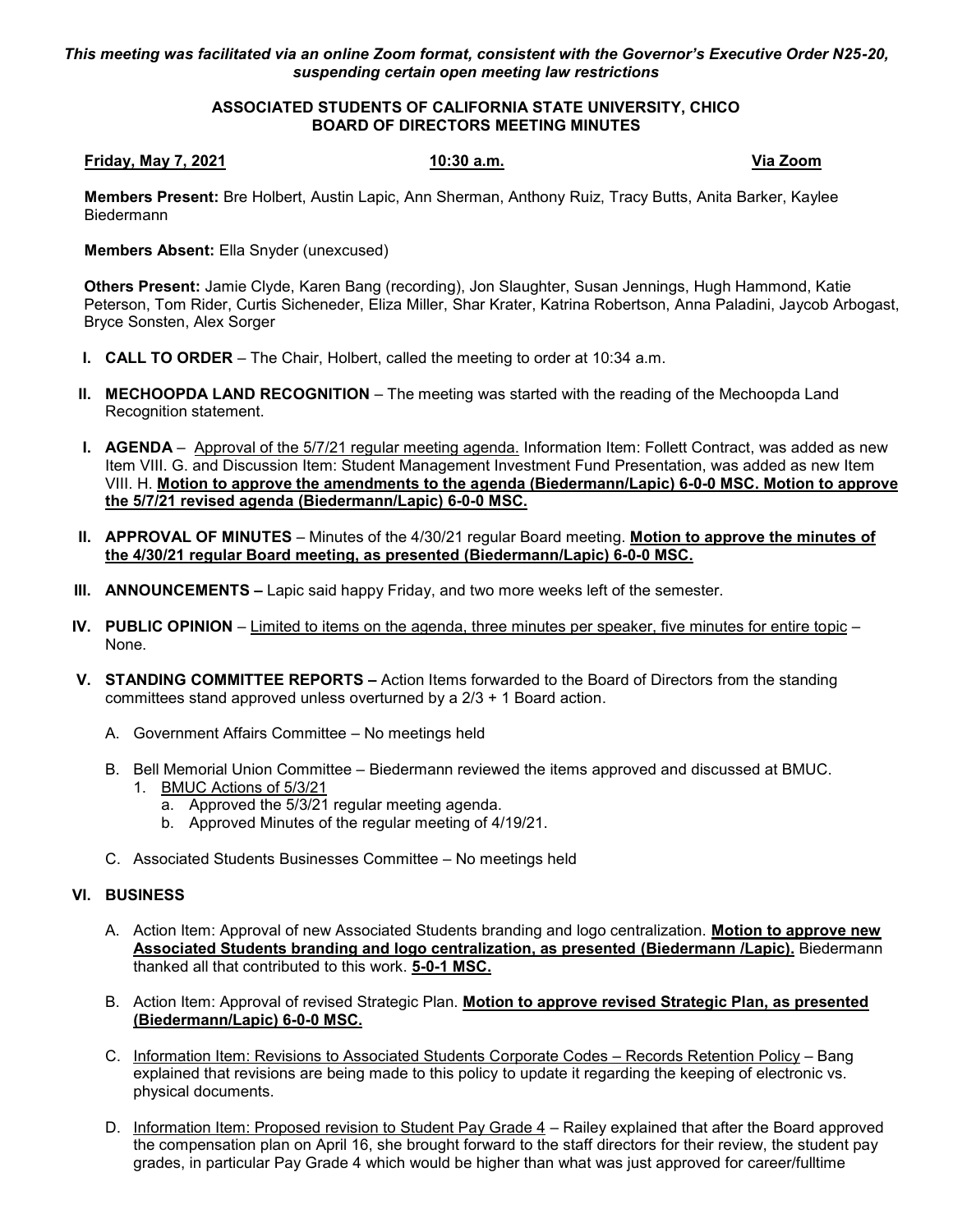employees. She said there are only two positions in this pay grade – IT student assistants and WREC weekend supervisors. Railey said the staff directors are not comfortable with a student pay grade higher than career employees and it is being proposed to change the difference from grade 3 to grade 4 to 10%, instead of the current 15% difference. Lapic asked how many students would be impacted and Railey said typically three or four and there are currently no students in this pay grade. Ruiz asked about graduate students and Railey said she wasn't aware of a grad student working for the AS, noting there are no current positions designated as graduate assistants. She said if they were hired, they would be paid at this same rate.

- E. Discussion Item: Review of Investments Quarter ending 3/31/21 Jennings reviewed the information with the Board.
	- 1. Local Agency Investment Fund and Certificates of Deposit
	- 2. Board Designated Fund.
- F. Discussion Item: 3/31/21 Activity Fee, Student Union, Auxiliary Activities and Corporate Services Fund Capital Expenditures Reports – Jennings provided an overview of third quarter capital expenditure purchases made by each area.
- G. Information Item: Follett Contract Clyde said a contract with Follett has been prepared and reviewed the changes with the Board. She noted there's a large projected loss of sales for the Wildcat Bookstore. There will be no 90% minimum guarantee for prior year's sales. Follett reached out to all campuses advising they would not be paying this minimum for any of the campuses. She said losing this hurts us the most as it's the most financially challenging component of this contract piece. In addition, the commission will be reduced down 2% until students are fully back on campus, with the contract being extended for four years. Clyde said that even though she is suggesting we should move forward on this contract with the changes they presented to us, it is not a sustainable contract for the AS and we will have to look next year at possibly doing another RFP process, or other options such as a self-op style, Barnes & Noble or Amazon as we can't live with these changes for four years. Holbert asked if our financial situation would look better if we didn't operate a CSU bookstore. Clyde said since it is a loss, it does cost us money and with our current financial situation, we would look better without having the bookstore. She noted that there are some fixed costs, such as rent costs, that don't go away, that would have to shift to other areas. In addition, debt service wouldn't change and the AS would owe the debt no matter if Follett is there or not. She said costs would have to shift to Activity Fee, Union and Dining for debt service, trash service, and administration pieces such as the Financial Services Office, Human Resources, Administration Office and Information Technology. Clyde said right now in its current state, it is costing us money. She explained that next year we're going back to a 50% on campus presence and the hope is that we'll see increased sales. She said we're seeing decreased sales because of the pandemic and no one on campus, all of our costs are fixed and we're still paying campus the same amount except gross sales that have reduced down. Clyde said next year the Board will really have to look at this and decide if the current business model still works or if needs to shift. Barker said the historical passage of the campus-wide rebranding will affect retail sales in the bookstore. Holbert asked if we don't run the bookstore, if stateside would. Clyde said probably not and that Chico State Enterprises might because it's traditional that an auxiliary runs the campus bookstore. She said more realistically, we'd reach out to Barnes & Noble, we could self-op, or could also look at Amazon stores where they rent all their textbooks on-line; t-shirts and swag would be sold by the AS. She said the fourth and best option is to help Follett increase sales. Clyde said once campus is back at full capacity we will be able to re-discuss the minimums and the percentage will automatically go up 2%. She said signing this contract helps us as we want our \$172,000 from last year and this buys us some time to see what next year will look like regarding students coming back to campus, with the hope that things will be in a good place. Clyde said she doesn't feel comfortable that Barnes & Noble would give us an extraordinary deal, self-op is not a great option and the Amazon option needs to be explored further.
- H. Discussion Item: Student Management Investment Fund Presentation (SMIF) Lapic introduced Jaycob Arbogast and Bryce Sonsten. Arbogast said SMIF is a portfolio of investments managed entirely by students with oversight and guidance from faculty. He said SMIF is not a student club but a campus center within the College of Business. They are guided by an Investment Policy Statement that outlines which investments are allowed, with rules established for investment decisions. Sonsten said this provides students with real life experience and would be good for the AS as this would help diversify their portfolio. He said there would be reduced risk with increased income. They noted other campuses that have similar investment funds. Arbogast said all investments involve risk and they can work with AS officers or directors to establish agreed upon terms. He said the SMIF Investment Policy Statement can be modeled after the AS Investment Policy, noting no leveraged products would be invested in, which carry higher risk than other investments. Arbogast said this would be a diversified portfolio which would track an agreed upon benchmark – typically the S&P 500. He said